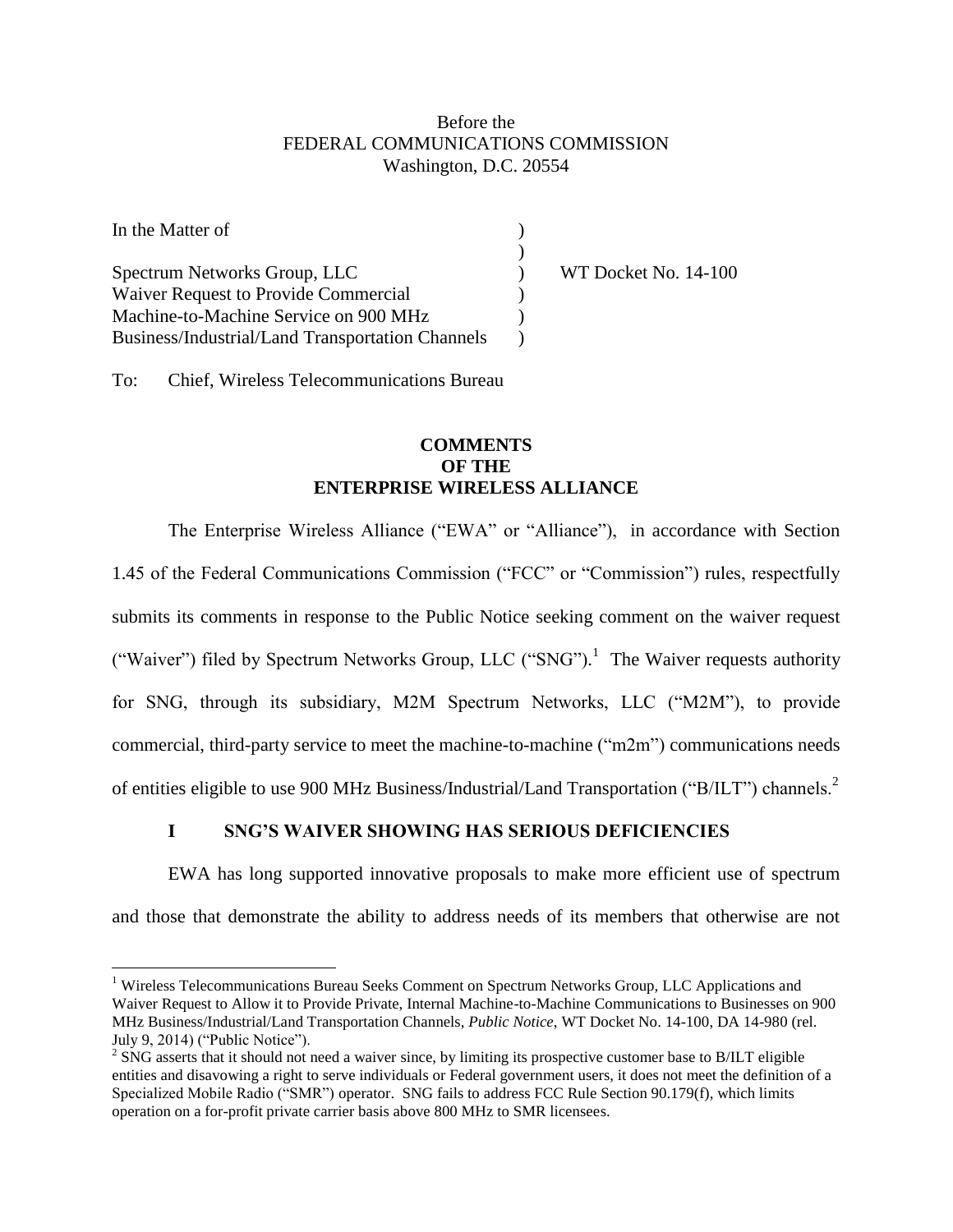being satisfied, including waivers of the FCC rules when appropriate. It has no desire to see allocated spectrum lie fallow if there are genuine opportunities to put the spectrum to productive use. However, such proposals must be based on verifiable information that support a finding that waiver relief will serve the public interest and not be used as a vehicle for speculative entrepreneurship.

EWA"s position on this Waiver is already on record with the FCC. The Alliance filed an Informal Opposition to the applications filed by SNG in 2013, as well as to similar applications prepared by SNG for other applicants.<sup>3</sup> It filed another Informal Opposition to the SNG applications and associated Waiver that was submitted in  $2014<sup>4</sup>$ . Its position on the Waiver has not changed since those submissions. The Alliance believes that SNG has failed to provide information that would justify the relief it has requested. As EWA stated previously:

The Waiver Requests contain bald assertions by SNG about its plans for this spectrum, but are strikingly devoid of any product development details, information regarding FCC certification for this 900 MHz data product, business plans, funding status to support a "nationwide network," or other relevant documentation that might provide credence in support of waiver relief.<sup>5</sup>

Neither SNG's Reply to that filing,  $6$  nor its more recent supplemental filing<sup>7</sup> fill those

critical gaps in its Waiver showing.

The Alliance has a heightened concern about the Waiver requested by SNG for several

reasons. Barclay Knapp, described as M2M"s CEO and co-founder, has a commendable history

<sup>&</sup>lt;sup>3</sup> See Letter from Mark E. Crosby, President/CEO, Enterprise Wireless Alliance to Marlene H. Dortch, Secretary, FCC (filed Jan. 6, 2014). If SNG has requested a waiver or paid the required waiver fee for the 2013 SNG applications identified in n. 1 on the Public Notice, that information does not appear in ULS. The same is true for the SNG-prepared applications listed in n. 8 on the Public Notice.

<sup>&</sup>lt;sup>4</sup> See Letter from Mark E. Crosby, President/CEO, Enterprise Wireless Alliance to Marlene H. Dortch, Secretary, FCC (filed Apr. 8, 2014) ("Apr. 8 Opposition").

<sup>5</sup> Apr. 8 Opposition at 3.

<sup>&</sup>lt;sup>6</sup> See SNG Reply to EWA's Opposition, FCC File No. 0006203140 *et al.* (filed Apr. 23, 2014) ("SNG Reply to Opposition").

 $7 \text{ Letter from Pantelis Michalopoulos and Christopher Bjornson, Counsel to Spectrum Networks Group, LLC and$ M2M Spectrum Network, LLC to Marlene H. Dortch, Secretary, FCC (filed June 24, 2014) ("SNG Supplement").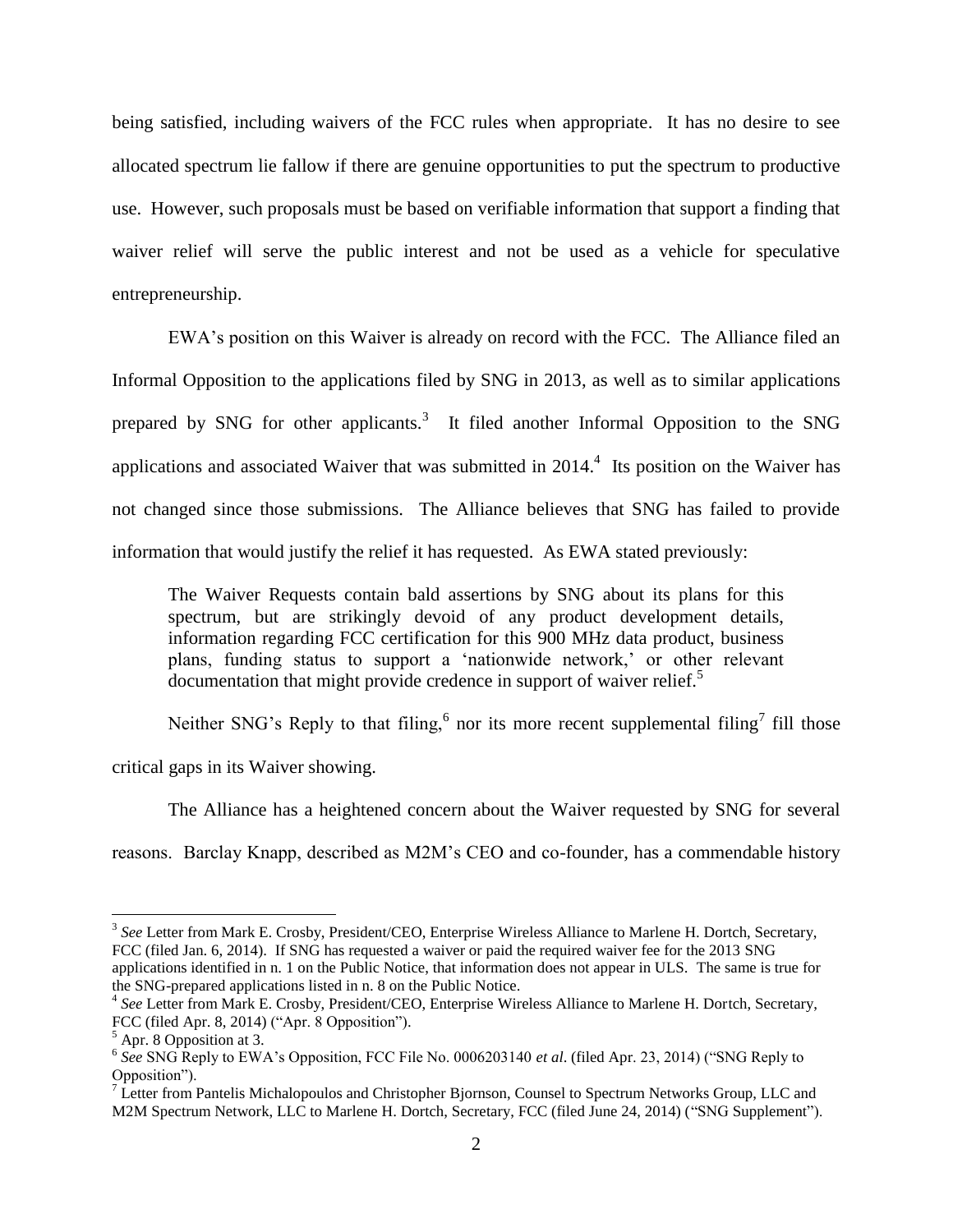in wireless communications, but the organization with which he has aligned himself does not. The inter-relationship of the principals of M2M, SNG, and both Smartcomm Management, LLC and Smartcomm Licensing Services, LLC ("Smartcomm"), does not inspire confidence. Smartcomm was founded by a convicted felon, Pendleton Waugh, and has marketed applications for FCC spectrum, including the 900 MHz Business/Industrial/Land Transportation ("B/ILT") spectrum targeted in the Waiver, to the general investing public for years. The Smartcomm marketing materials that EWA has seen, at best, are seriously misleading about the potential uses for and likely secondary market purchasers of spectrum Smartcomm is promoting.

This troubling practice of selling FCC applications is consistent with the fact that the initial 900 MHz B/ILT applications<sup>8</sup> were prepared by SNG, but filed in the names of a number of different parties, none of which appear to have any prior wireless experience or the independent qualifications to construct and operate the systems for which they applied. It is not clear whether SNG intends to include those applicants in the waiver relief requested, or whether it has abandoned them in favor of pursuing only applications filed in its own name.

Indeed, SNG did not at the outset identify m2m communications as the justification for requesting 900 MHz B/ILT channels. The initial set of 900 MHz B/ILT applications filed by SNG itself, and those prepared by SNG for other parties, made no such reference. Indeed, SNG was a co-signatory to a detailed pleading from one of its customers, CCD 900 Communications, LLC ("CCD 900"), when it responded to a Petition for Reconsideration from EWA regarding CCD 900's eligibility for 900 MHz B/ILT spectrum.<sup>9</sup> That Opposition was filed on February 10, 2014 and said nothing at all about m2m service, much less a nationwide m2m network. It was not until SNG included the Waiver with its 99 additional applications filed in March 2014 that it

<sup>&</sup>lt;sup>8</sup> See Public Notice at n. 8.<br><sup>9</sup> See CCD 900 Communications, LLC Opposition to EWA's Petition for Reconsideration, Call Sign WQTE752 (filed Feb. 10, 2014).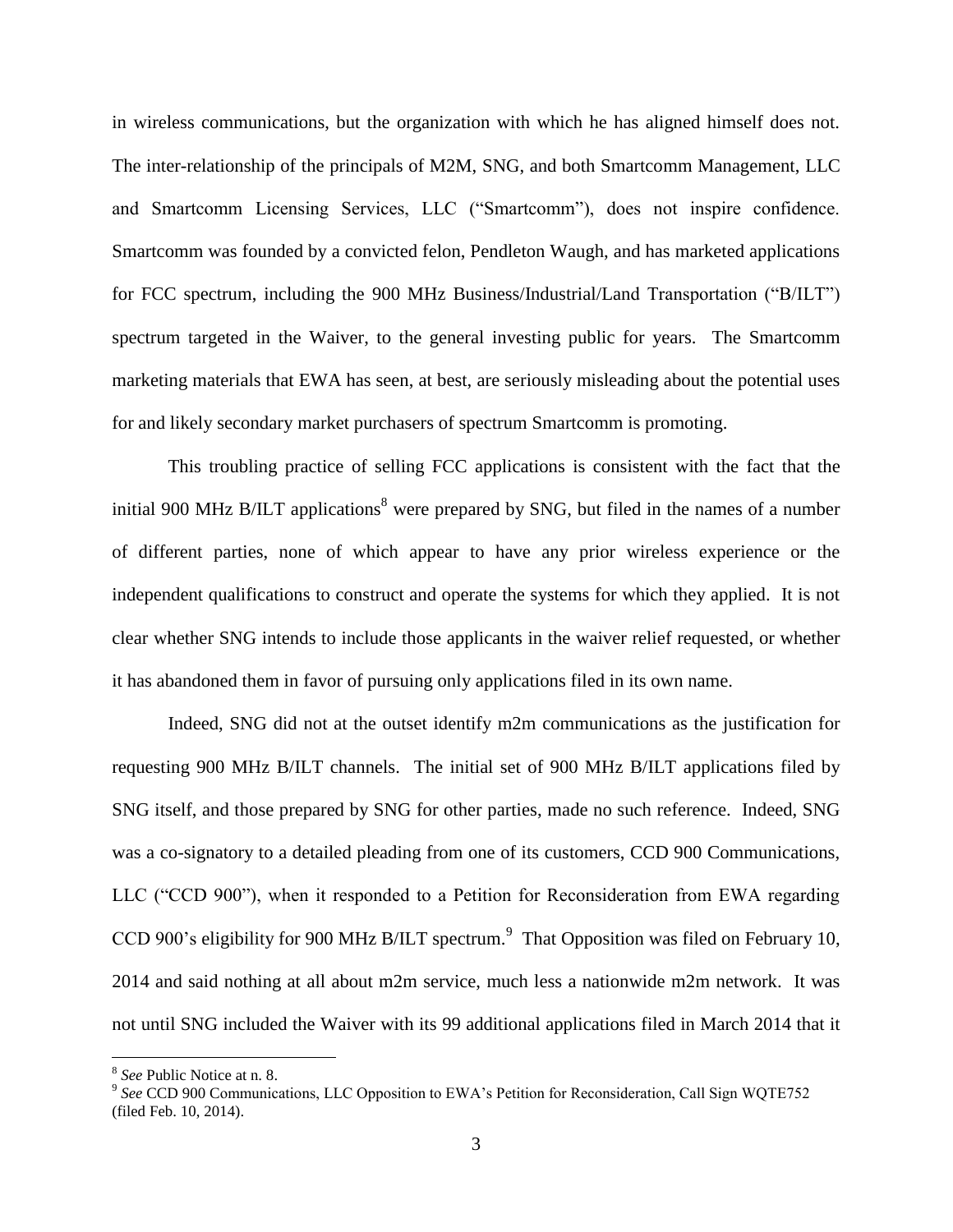first asserted its plans for such a network.<sup>10</sup> This after-the-fact rationale for justifying already filed applications raises credibility issues that cannot be ignored.

Additionally, the Alliance, and it would expect the FCC, must question SNG"s repeated claim that it is inefficient to provide m2m communications (or in SNG"s preferred phraseology, the "Internet of Things") using "much wider spectrum bands than are necessary."<sup>11</sup> SNG does not identify what spectrum it believes is being used inefficiently for this purpose, but in today"s environment, virtually all spectrum is either narrowband, like the B/ILT channels requested by SNG, or broadband. Since broadband permits the use of efficient air interfaces that allow the delivery of a wide variety of applications simultaneously at higher efficiency levels and with superior performance, a claim that it is an inefficient m2m delivery vehicle does not withstand scrutiny. $^{12}$ 

What does require careful investigation by the FCC is SNG's various claims about the equipment it plans to use. Most recently, it identified a proprietary technology – Machine Data Network Architecture ("mDNA") – as the foundation of its network infrastructure.<sup>13</sup> Previously, it had referenced cognitive radios that would hop from channel-to-channel in what it called the "small and 'mosaic-like' available allocation of the 900 MHz I/B spectrum."<sup>14</sup> The Waiver

 $10$  It remains unclear how SNG intends to deploy a "nationwide" m2m network on this spectrum when all available 900 MHz channels are already authorized in and around at least the top 20 markets in the country. A nationwide network that cannot provide service in New York, Los Angeles, Chicago, San Francisco, Balto-Washington, Houston, Dallas and other centers of business activity in this country is a doubtful proposition.

<sup>11</sup> *See e.g*., SNG Supplement at 4; *see also* Waiver at 4.

 $12$  SNG also has not addressed at all why it cannot use any number of other spectrum bands, licensed or unlicensed, that appear better suited for the described purpose, bands where data, including fixed data, is authorized on a primary basis.

 $\frac{1}{13}$  SNG Supplement at 2. It should be noted that a quick Google search of that term produces voluminous documentation from a variety of equipment vendors and other sources, information that does not appear to be proprietary and that focuses on broadband applications.

 $14$  SNG Reply to Opposition at 7. SNG's apparent lack of familiarity with the current status of 900 MHz B/ILT spectrum is highlighted in this filing. It describes as "incoherent" EWA's statement that 900 MHz B/ILT channels are not available in all parts of the country, making SNG"s claim that it would deploy a nationwide network unachievable. SNG"s response was that "while the same channel is not available throughout the country, some channels are available throughout most of the country." *Id*. EWA agrees that some channels are available in many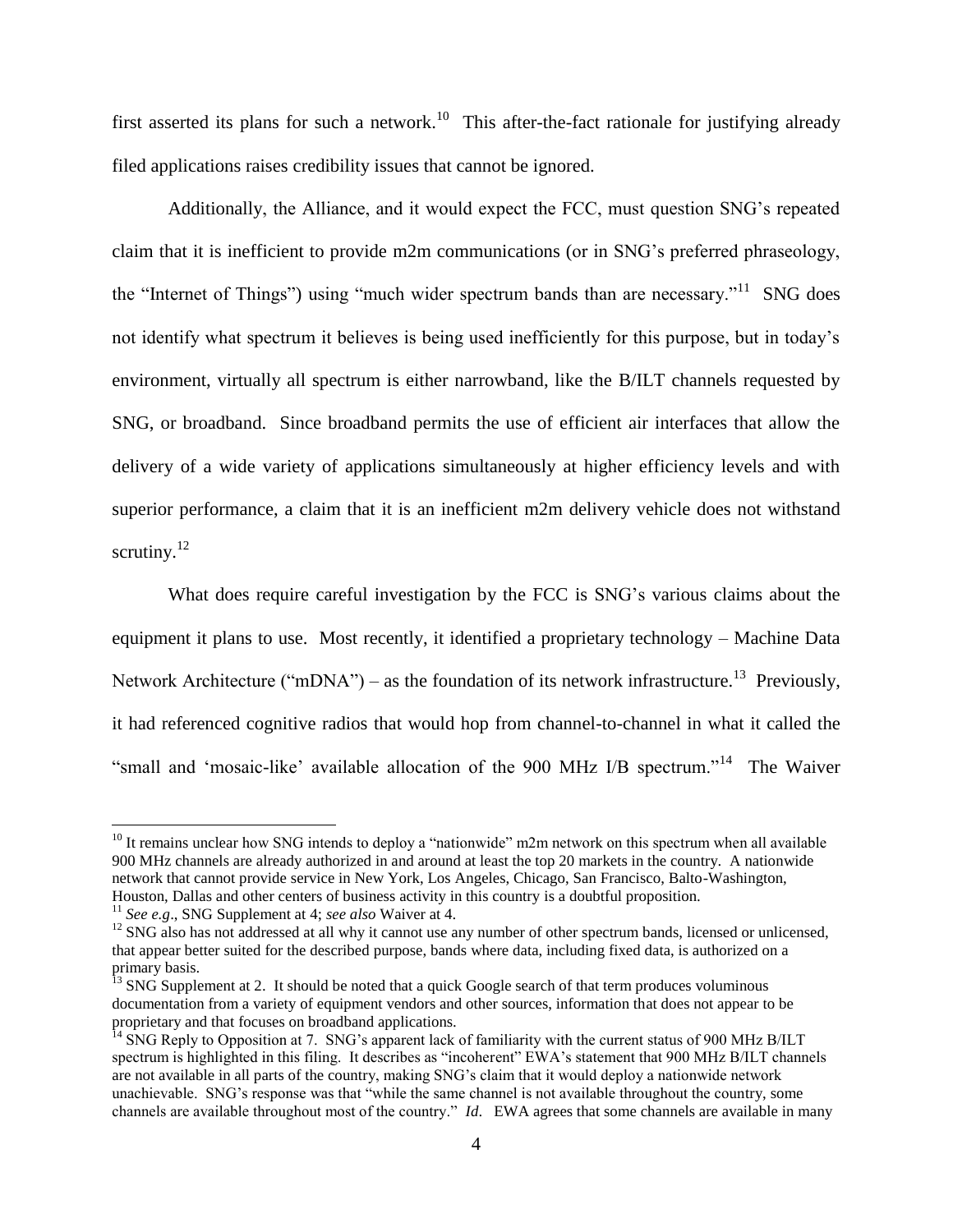stated only that SNG would deploy an all-IP network.<sup>15</sup> While its technological claims are exceedingly fluid, in each filing, SNG has asserted that it is ready to begin network deployment and commercial operation in 2014, although it has not identified any specific equipment it intends to use or even any equipment vendor(s).<sup>16</sup> If it is ready to deploy, the Alliance would have expected to see an FCC equipment certification for cognitive subscriber radios in the 896- 901 MHz band to be deployed on the network, but it has not located any such device on the OET Equipment Authorization website. It is possible that an application for such equipment is pending, but that would make their deployment claims wildly optimistic.

The Alliance does not doubt that there is significant activity in the m2m equipment development arena, albeit primarily, if not exclusively, focused on broadband applications. It is easy for any applicant to parrot jargon from that burgeoning field, but more is needed to justify waiver relief. The FCC must assess SNG"s claims regarding the devices and infrastructure it says are ready to be deployed on its proposed narrowband network in evaluating the sufficiency of the Waiver showing.

### **II SNG'S PROPOSED CONDITIONS ON ITS WAIVER ARE NOT SUFFICIENT**

In its Supplemental filing, SNG proposed several conditions it would accept on the requested Waiver:

- 1) Use its channels only to serve Part 90 eligible entities;
- 2) Meet a multi-year loading requirement;
- 3) Limit the number of channels in a market, irrespective of its loading; and

parts of the country but, as explained in n.10 *supra*, **no** channels are available in any of the top urban markets, a fact easily verified in the FCC"s ULS database.

<sup>&</sup>lt;sup>15</sup> Waiver at 1.

 $^{16}$  As recently as June 24, 2014, SNG stated that "M2M has identified several end-user customers ready to sign on to the M2M network, and several strategic vendors for its sites, network equipment, and deployment, **all expected to commence in July 2014**." SNG Supplement at 3. The FCC should require SNG to provide it with detailed information about each of these areas.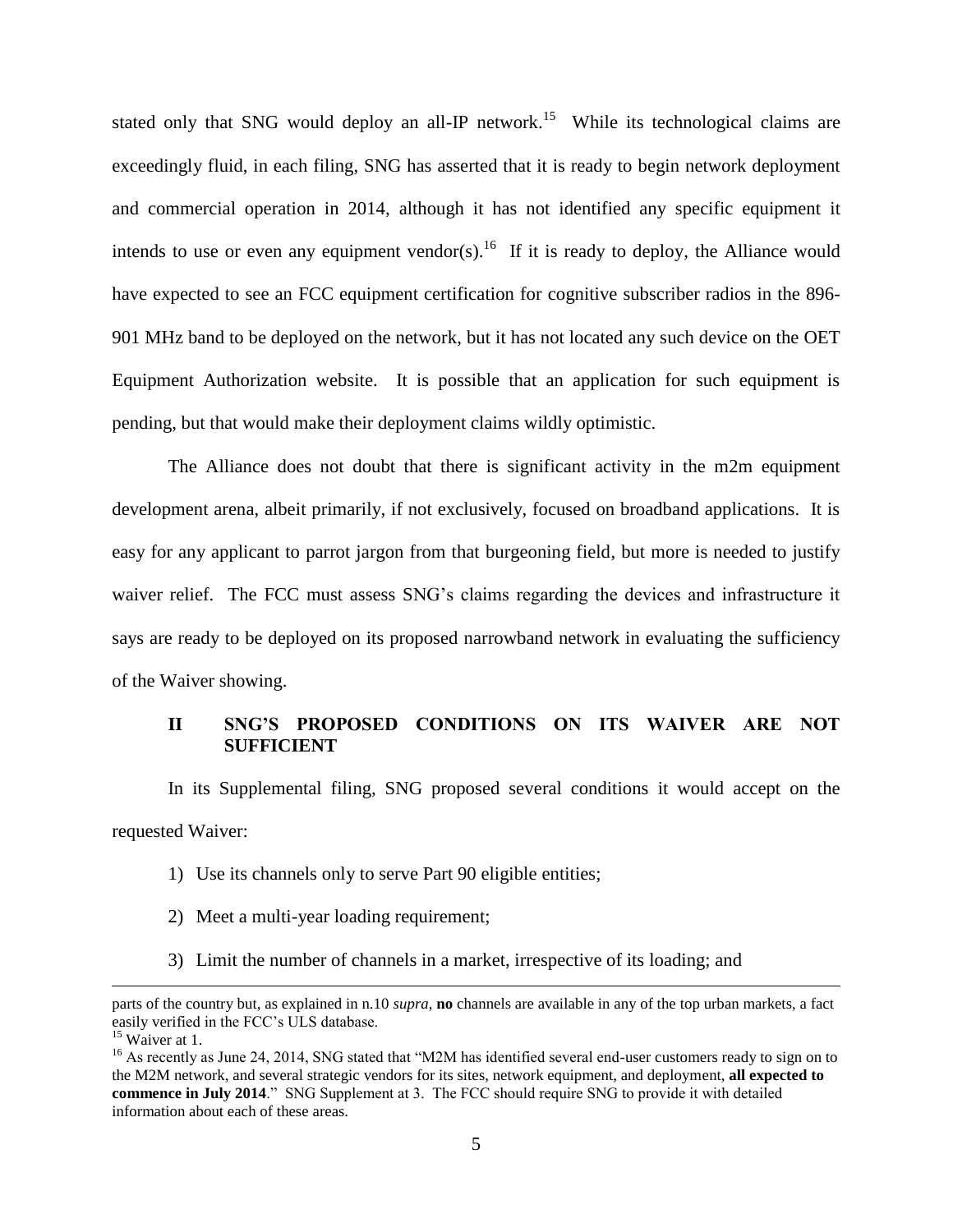4) Fund its own relocation costs, except frequency coordination costs, should the 900 MHz band be reconfigured.<sup>17</sup>

For the reasons detailed above, EWA does not believe that a waiver is justified. If the FCC determines otherwise, then the conditions above are the minimum requirements needed to reduce, if not eliminate, the likelihood that whatever spectrum is included is placed into productive use or recovered by the FCC on a timely basis. The Alliance recommends that the following provisos also apply to any waiver relief:

- 1) The use must be limited to B/ILT eligible entities, not those eligible under Part 90, since that would include public safety/governmental entities. Those entities are not permitted to acquire licenses for this spectrum under the current rules and have been given ample spectrum by the FCC to meet their communications needs.
- 2) SNG should be subject to a more detailed construction showing to ensure that facilities are capable of providing meaningful coverage. They should provide copies of site leases and documentation of payment. "Site savers" or other equipment that, at most, facially meets current FCC construction requirements should be expressly prohibited.<sup>18</sup>
- 3) Loading should be verified by the FCC and not simply self-reported by SNG.
- 4) SNG should be subject to a cap of 20 channels per market, a number it previously reported to the FCC as sufficient to meet its anticipated needs.

<sup>&</sup>lt;sup>17</sup> SNG Supplement at 6-7.

<sup>&</sup>lt;sup>18</sup> Notice of Proposed Rulemaking and Order, WT Docket No. 10-112, 25 FCC Rcd 6996 at ¶ 59 (2010).